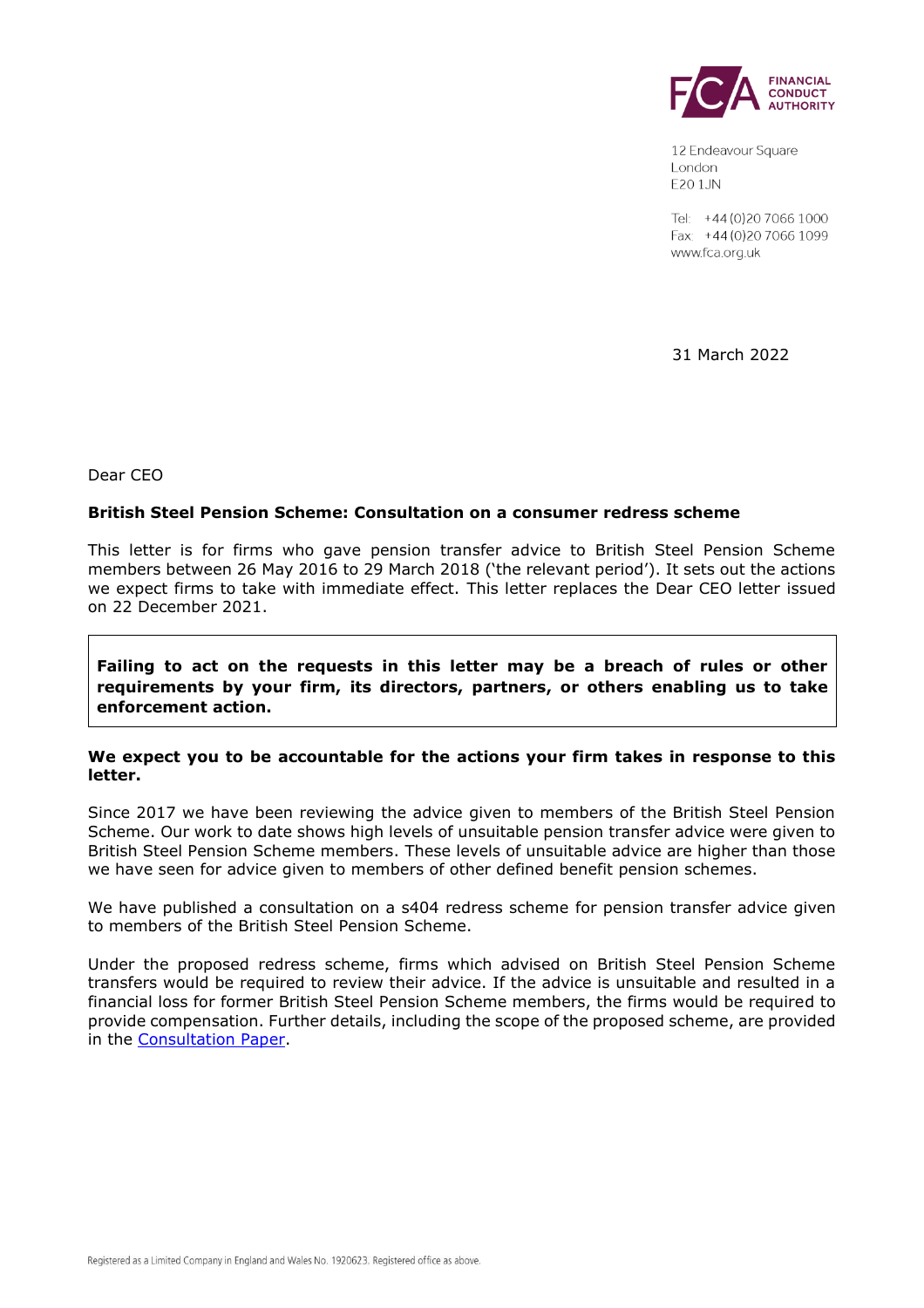# **WHAT WE EXPECT FIRMS TO DO, WITH IMMEDIATE EFFECT**

### **Firms must have adequate financial resources**

Our Principles and prudential rules require firms to have financial resources that are appropriate for the risk of harm and complexity of their business to ensure they can meet liabilities as they fall due. These liabilities may result from claims for poor advice.

Firms must meet the Principles for Businesses [\(PRIN\)](https://www.handbook.fca.org.uk/handbook/PRIN/). PRIN includes maintaining adequate financial resources (see Principle 4 - Financial prudence in PRIN 2.1.1). Firms may also have specific prudential requirements that apply to them, including being required to have adequate Professional Indemnity Insurance.

In line with your responsibilities under PRIN and [COND,](https://www.handbook.fca.org.uk/handbook/COND/) your firm must maintain adequate financial resources. [FG 20/1 Our framework: assessing adequate financial resources](https://www.fca.org.uk/publication/finalised-guidance/fg20-1.pdf) can assist you when considering your firm's financial resources.

If your firm does not have adequate financial and / or non-financial resources, you must notify the FCA immediately using [BSPSLetter@fca.org.uk.](mailto:BSPSLetter@fca.org.uk)

If your firm has, or is likely to have, redress liabilities relating to advice provided to British Steel Pension Scheme members, you should consider their effect on your firm's solvency and, if necessary, seek the advice of an insolvency professional. You should also consider your duties under the Companies Act 2006 and the Insolvency Act 1986. We ask that you notify us of any such discussions as early as possible.

Additionally, if you have advised on the British Steel Pension Scheme during the relevant period you must not enter a solvent liquidation or apply to dissolve the firm without notifying us in advance. This is irrespective of your assessment of the firm's redress liabilities.

### **Firms should retain assets for a potential redress exercise**

We expect firms who advised British Steel Pension Scheme members to comply with the relevant prudential requirement and be able to meet liabilities as they fall due.

So far as possible, and in line with your existing commitments, we request that you retain the firm's assets in the way we outline below. This is to ensure that you can meet the costs for carrying out a review and compensating customers for any unsuitable advice your firm may have given British Steel Pension Scheme members, if we implement a redress scheme. With immediate effect, we request that:

- Firms who advised British Steel Pension Scheme members should not dispose of, withdraw, transfer, deal with or diminish the value of any of their assets (including their client bank) and any funds that they hold, except in the ordinary course of business.
- Firms should ensure that any payment or disposal of assets is in the ordinary course of business and / or consistent with your usual monthly expenditure. For example, payments to suppliers to meet contractual obligations, usual and proper salary payments or transactions giving effect to instructions initiated by customers. The following are some examples of payments that we do not view as being in the ordinary course of business:
	- payments of unusual or significant amounts to the firm's controllers, shareholders, directors, partners, officers, employees or any connected persons
	- moving capital out of the business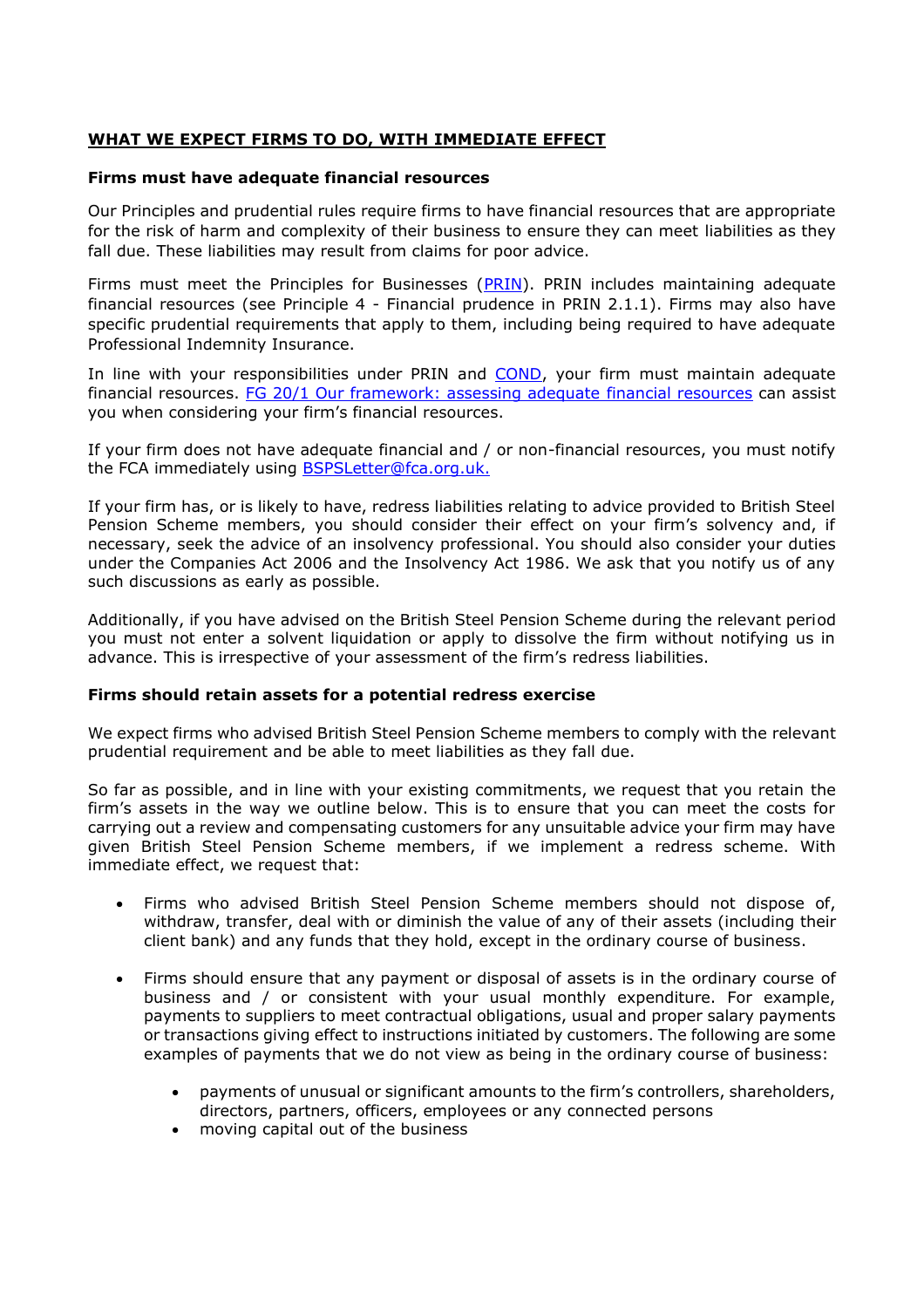- making any gift or loan to any party
- payments made as part of any financial restructuring or reorganisation of its business, whether share or asset based
- Before making any payments, in line with your duties under the Companies Act 2006 and the Insolvency Act 1986 you should consider your firm's solvency, taking account of any redress, or potential redress it might have to make, and the costs of dealing with this. If necessary, you should seek the advice of an insolvency professional.

As well as the above, your firm should not enter arrangements to remove assets from the business in anticipation of regulatory action or insolvency. This includes the sale, transfer or removal of all or any part of the business, as well as providing, or selling, client information to claims management companies. We will take such action as we deem necessary where a firm attempts to avoid redress liabilities, including where a firm takes steps to enter a solvent liquidation or dissolution.

# **Firms should not try to avoid their responsibilities**

In addition to retaining assets, firms should not apply to cancel their authorisation without first discussing their plans with us. They should also not apply unless they can demonstrate that they have assessed any relevant British Steel Pension Scheme-related liabilities and that the firm has sufficient financial and non-financial resources to cover them.

The same applies to directors, partners, controllers or others associated with firms who gave advice to British Steel Pension Scheme members during the relevant period who are considering applying for authorisation via a different legal entity. This applies whether this is through acquiring control of an existing firm, an appointed representative, a new authorisation or adding permissions. Applications from firms that have not adequately addressed the issue of liabilities will be subject to additional scrutiny.

In line with existing regulatory requirements, firms should continue to carry out robust due diligence before submitting any new applications for Significant Management or Controlled Functions for candidates who have a connection to giving advice to British Steel Pension Scheme members during the relevant period. Again, applications will be subject to additional scrutiny where there is uncertainty around any British Steel Pension Scheme liabilities for which an individual applicant may be responsible or accountable.

Firms are entitled to structure their businesses as they see fit. However, using arrangements to avoid regulatory responsibilities increases the risk of harm to consumers and the wider market. Such actions would also call into question your fitness to act in a Significant Management or Controlled Function and the firm's ability to meet Threshold Conditions. Being unable to compensate consumers and transferring these costs to other market participants via the Financial Services Compensation Scheme levy is unfair and places an unnecessary burden on other firms. Where we see firms attempt to do this, we will take action to stop it.

### **Firms' ongoing responsibilities**

As well as asking firms to implement the actions in this letter, firms should continue to progress any existing FCA required Past Business Reviews and engage with us in any ongoing enforcement investigations or supervisory work connected to the British Steel Pension Scheme.